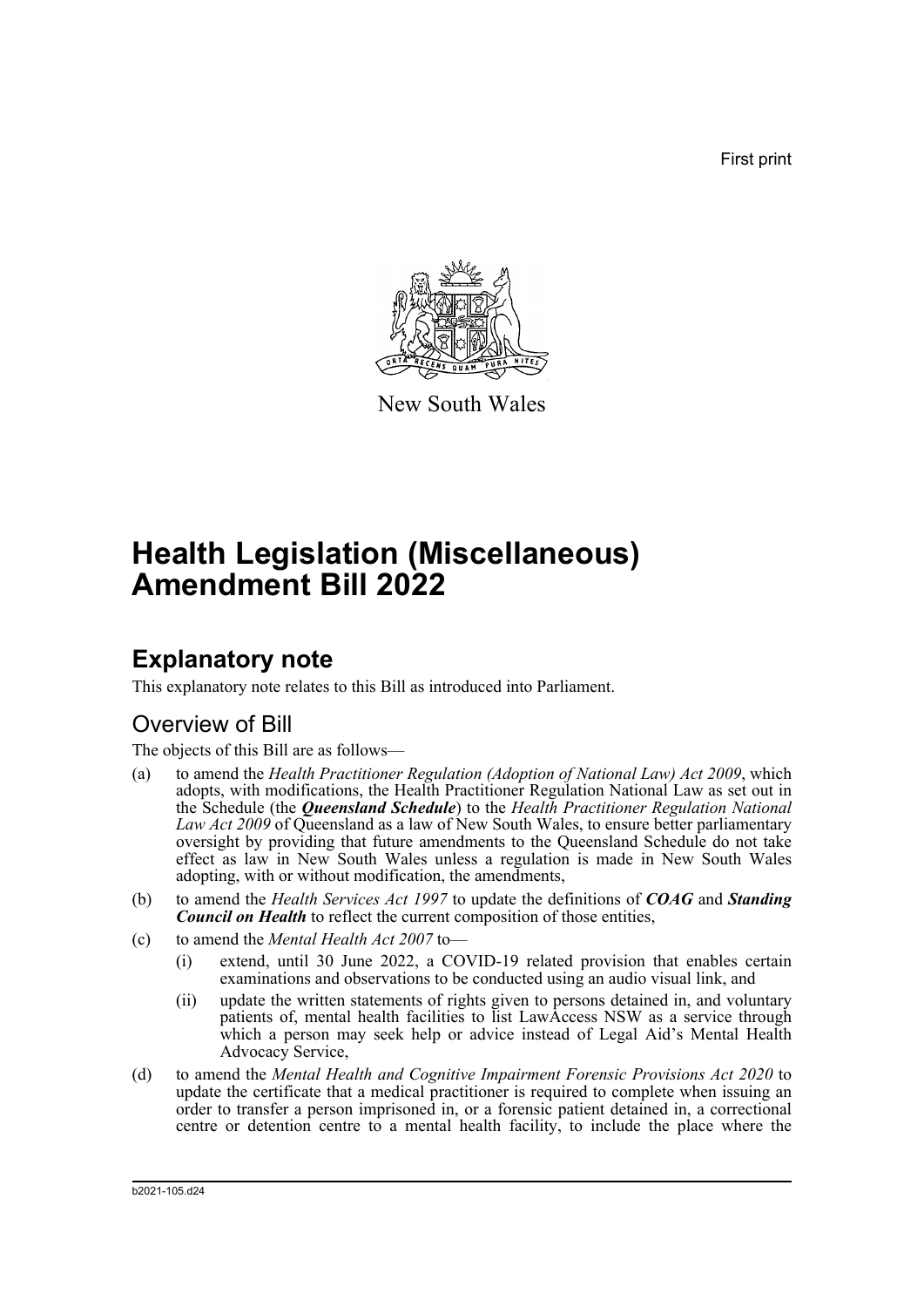examination took place, and the name of the correctional centre or detention centre where the person is detained if that place is not the same as where the examination took place,

- (e) to amend the *Private Health Facilities Act 2007* to extend the following COVID-19 related provisions until 30 June 2022—
	- (i) section 12A, which allows the Secretary of the Ministry of Health to impose conditions on a private health facility licence to protect the health and safety of the public, manage resources or ensure the provision of balanced and coordinated health services throughout the State,
	- (ii) section 70, which allows the Secretary of the Ministry of Health to exempt a licensee or a class of licensees from a condition of a licence or a requirement relating to the medical advisory committee for a facility operated by the licensee,
- (f) to amend the *Public Health Act 2010* to—
	- (i) clarify that an authorised medical practitioner may only require a person who is the subject of a public health order to undergo a medical examination or test that relates to the condition for which the order was made, and
	- (ii) require that an authorised medical practitioner making a public health order give a person subject to the order information about the duration of the order, the person's rights of review and any other information prescribed by the regulations. It also provides that failure to give the information does not invalidate the order, and
	- (iii) clarify that a person takes reasonable precautions against spreading a sexually transmissible notifiable disease or scheduled medical condition if the person acts in accordance with any information, if provided, relating to the means of minimising the risk of infecting other people prescribed in the regulations that must be given by a medical practitioner to the person in relation to the disease or condition, and
	- (iv) extend the following COVID-19 emergency measures provisions until 30 September 2022—
		- (A) section 112(2), which enables a police officer to direct a person suspected of contravening a provision of the *Public Health Act 2010* or the regulations made under it to provide the person's name and residential address,
		- (B) section 118(6) and (7), which enable police officers to issue penalty notices under the *Public Health Act 2010* in addition to other authorised officers, and enable the Minister to impose conditions of the exercise of those powers by authorised officers, including police officers, under that Act,
- (g) to amend the *Subordinate Legislation Act 1989* to postpone the repeal of the *Poisons and Therapeutic Goods Regulation 2008* to 1 September 2024.

### Outline of provisions

**Clause 1** sets out the name, also called the short title, of the proposed Act.

**Clause 2** provides for the commencement of the proposed Act on the date of assent to the proposed Act.

## **Schedule 1 Amendments**

**Schedule 1.1** amends the *Health Practitioner Regulation (Adoption of National Law) Act 2009* to insert proposed section  $4(2)$ – $(6)$ , which provides that—

- (a) future amendments to the Queensland Schedule do not take effect as law in New South Wales unless a regulation is made in New South Wales adopting the amendments, with or without modifications, and
- (b) a regulation applying an amendment to the Queensland Schedule with modifications may amend the Schedule to the Act to reflect the modifications.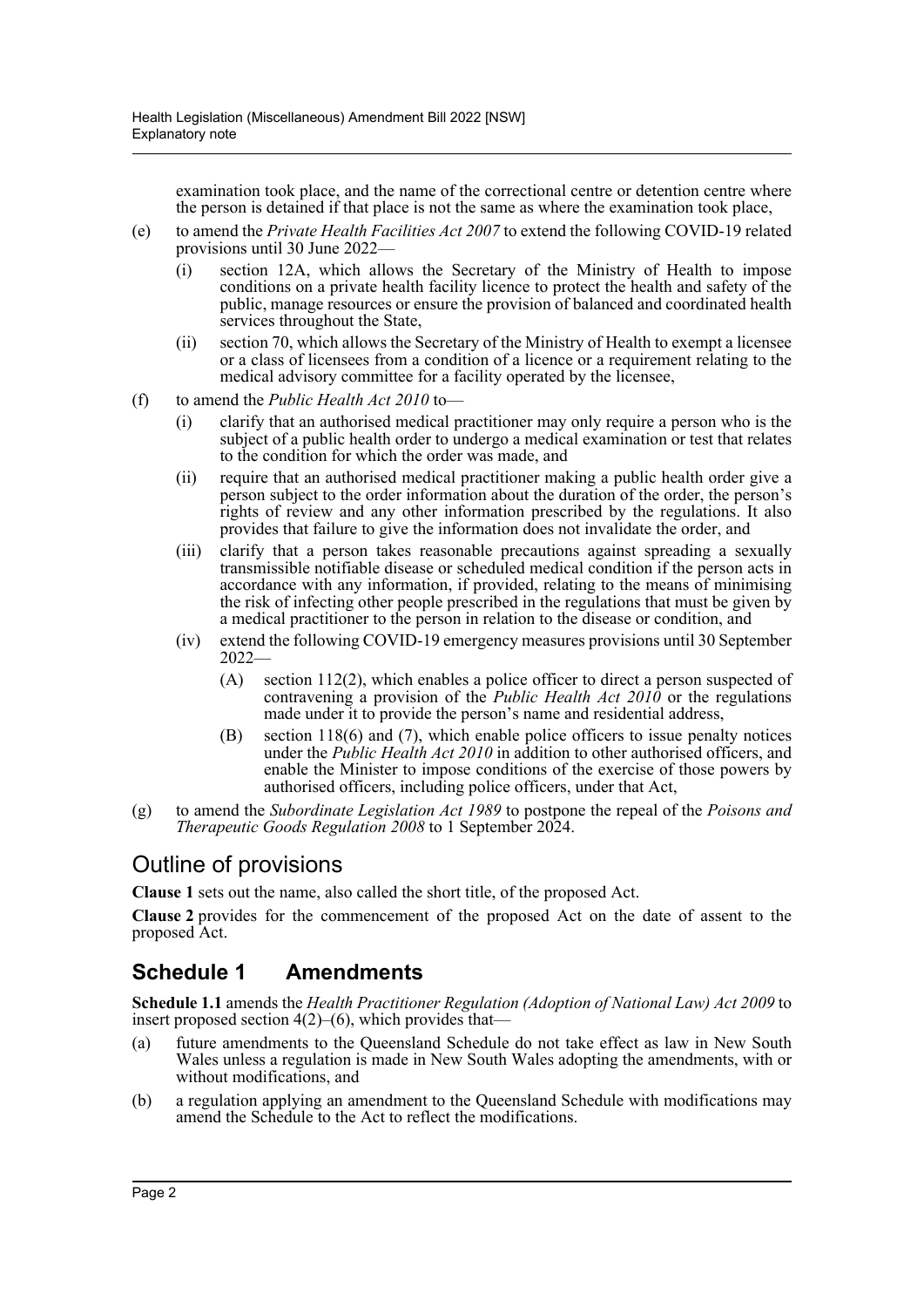**Schedule 1.2** amends the *Health Services Act 1997*, Schedule 6A to update the definitions of *COAG* and *Standing Council on Health* in provisions relating to health funding arrangements under the National Health Reform Agreement.

**Schedule 1.3[1]** amends the *Mental Health Act 2007*, section 203(5)(b) to enable certain examinations and observations to be conducted using an audio visual link until 30 June 2022.

**Schedule 1.3[2]** amends the *Mental Health Act 2007*, Schedules 3 and 3A to replace references to the Mental Health Advocacy Service with LawAccess NSW in the statements of rights required to be given to persons detained in, and voluntary patients of, mental health facilities.

**Schedule 1.4** amends the *Mental Health and Cognitive Impairment Forensic Provisions Act 2020*, Schedule 1 to include that the medical practitioner must state the location where the examination took place and the name of the correctional centre where the person is detained, if not the same place, in the certificate a medical practitioner is required to complete when ordering that a person imprisoned in, or a forensic patient detained in, a correctional centre or detention centre be transferred to a mental health facility.

**Schedule 1.5[1]** amends the *Private Health Facilities Act 2007*, section 12A to allow the Secretary of the Ministry of Health to impose conditions on a private health facility licence to protect the health and safety of the public, manage resources or ensure the provision of balanced and coordinated health services throughout the State until 30 June 2022.

**Schedule 1.5[2]** amends the *Private Health Facilities Act 2007*, section 70 to allow the Secretary of the Ministry of Health to exempt compliance with a condition on a private health facility licence until 30 June 2022.

**Schedule 1.6[1]** amends the *Public Health Act 2010*, section 62 to clarify that an authorised medical practitioner who makes a public health order may only require a person the subject of the public health order to undergo a medical examination or test that relates to the condition for which the order was made.

**Schedule 1.6[2]** amends the *Public Health Act 2010*, section 62 to requires an authorised medical practitioner making a public health order to give a person subject to the order information about the duration of the order, the person's rights of review and any other information prescribed by the regulations. It also provides that failure to give the information does not invalidate the order.

**Schedule 1.6[3]** amends the *Public Health Act 2010*, section 79 to clarify that a person takes reasonable precautions against spreading a sexually transmissible notifiable disease or scheduled medical condition if the person acts in accordance with any information, if provided, relating to the means of minimising the risk of infecting other people prescribed in the regulations that must be given to the person by a medical practitioner in relation to the disease or condition.

**Schedule 1.6[4] and [5]** amends the *Public Health Act 2010*, section 135 to extend the following provisions of that Act until 30 September 2022—

- (a) section 112(2), which enables a police officer to direct a person suspected of contravening a provision of the *Public Health Act 2010* or the regulations made under it to provide the person's name and residential address,
- (b) section 118(6) and (7), which enables police officers to issue penalty notices under the *Public Health Act 2010* in addition to other authorised officers, and enables the Minister to impose conditions of the exercise of those powers by authorised officers, including police officers, under that Act.

**Schedule 1.7** amends the *Subordinate Legislation Act 1989*, Schedule 5 to postpone the repeal of the *Poisons and Therapeutic Goods Regulation 2008* to 1 September 2024.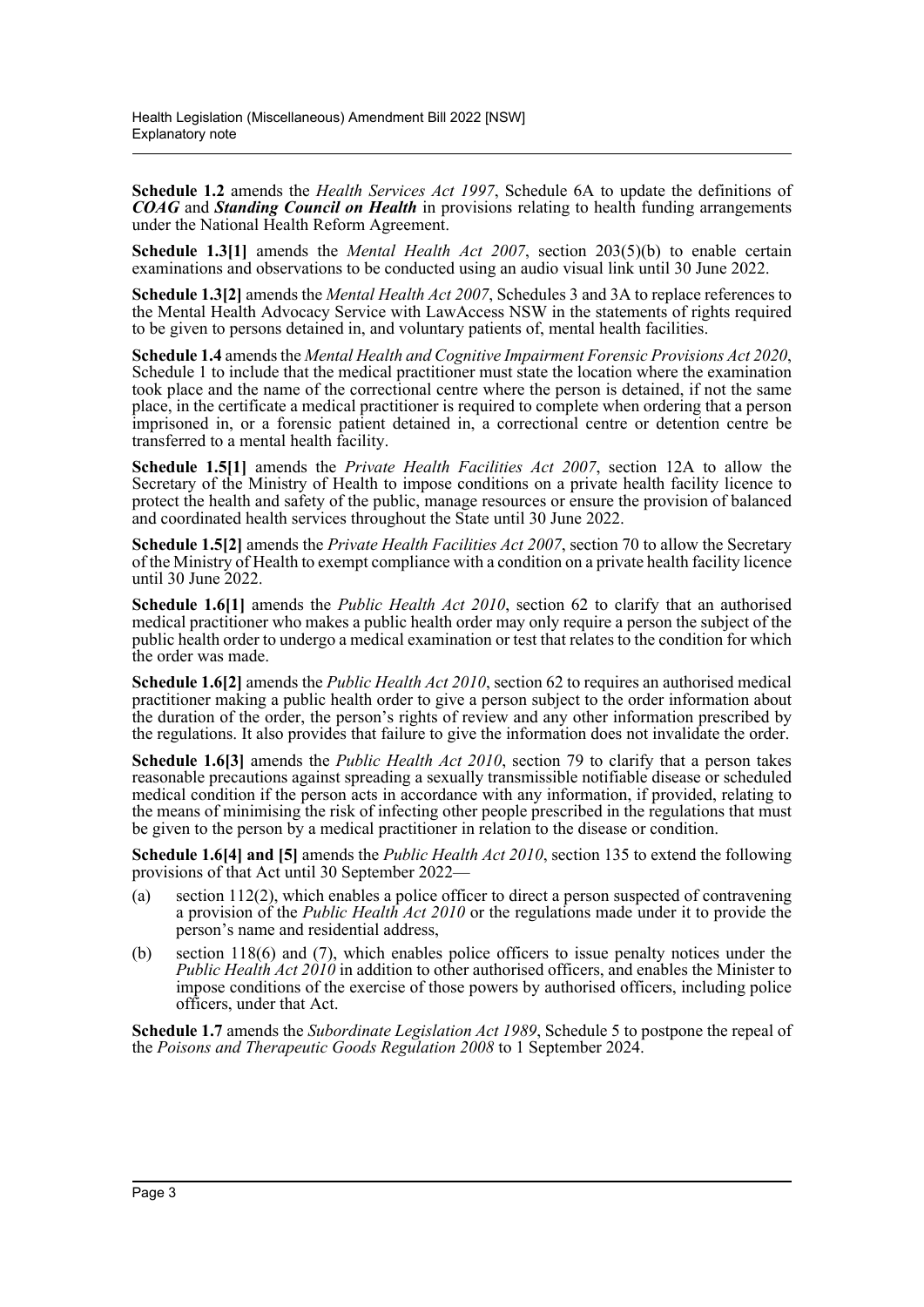First print



New South Wales

# **Health Legislation (Miscellaneous) Amendment Bill 2022**

# **Contents**

|                   |                                  | Page |
|-------------------|----------------------------------|------|
|                   | Name of Act                      |      |
|                   | 2 Commencement                   |      |
| <b>Schedule 1</b> | <b>Amendments to legislation</b> |      |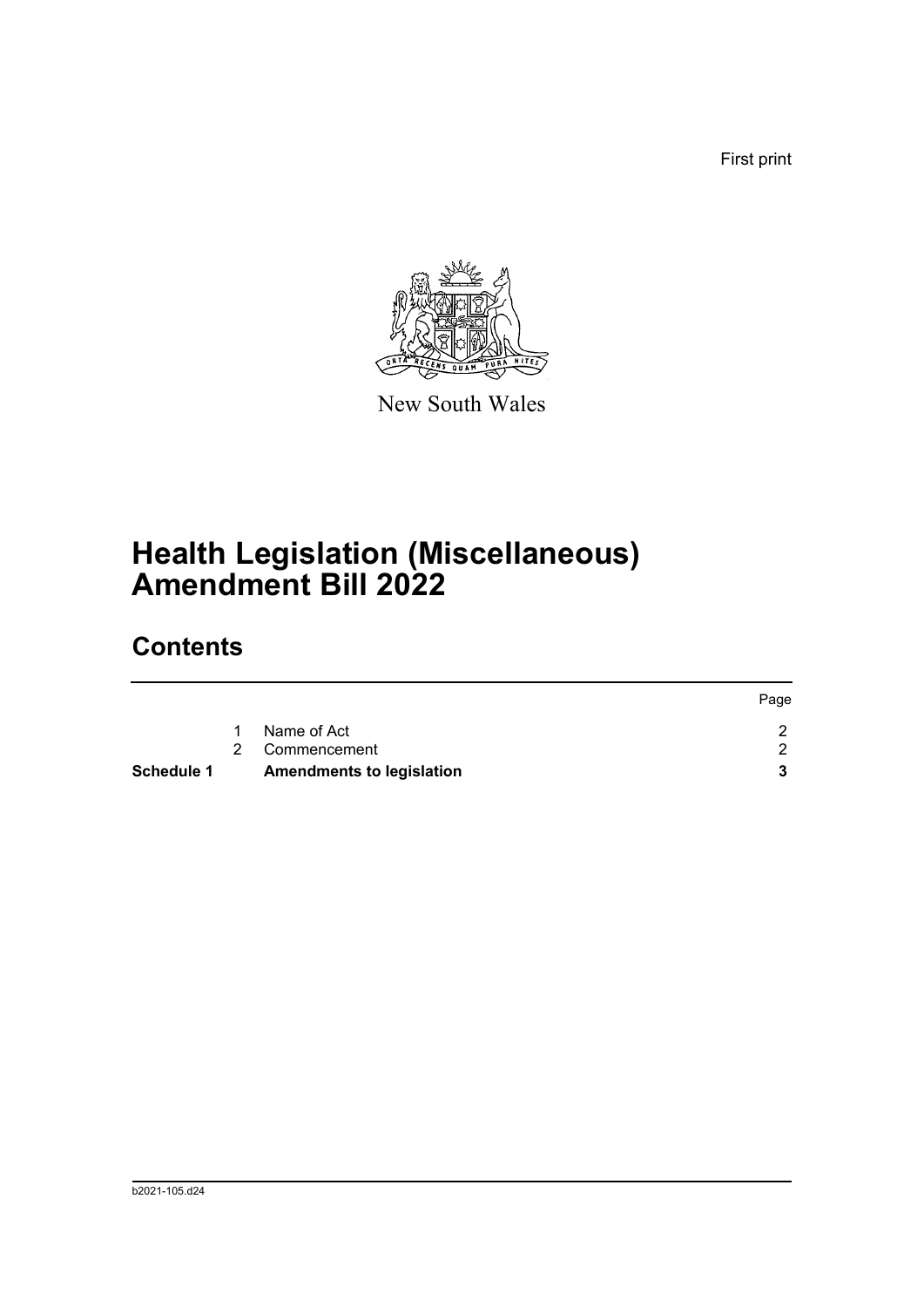

New South Wales

# **Health Legislation (Miscellaneous) Amendment Bill 2022**

No , 2022

### **A Bill for**

An Act to amend the *Health Practitioner Regulation (Adoption of National Law) Act 2009*, the *Health Services Act 1997*, the *Mental Health Act 2007*, the *Mental Health and Cognitive Impairment Forensic Provisions Act 2020*, the *Private Health Facilities Act 2007*, the *Public Health Act 2010* and the *Subordinate Legislation Act 1989* for particular purposes.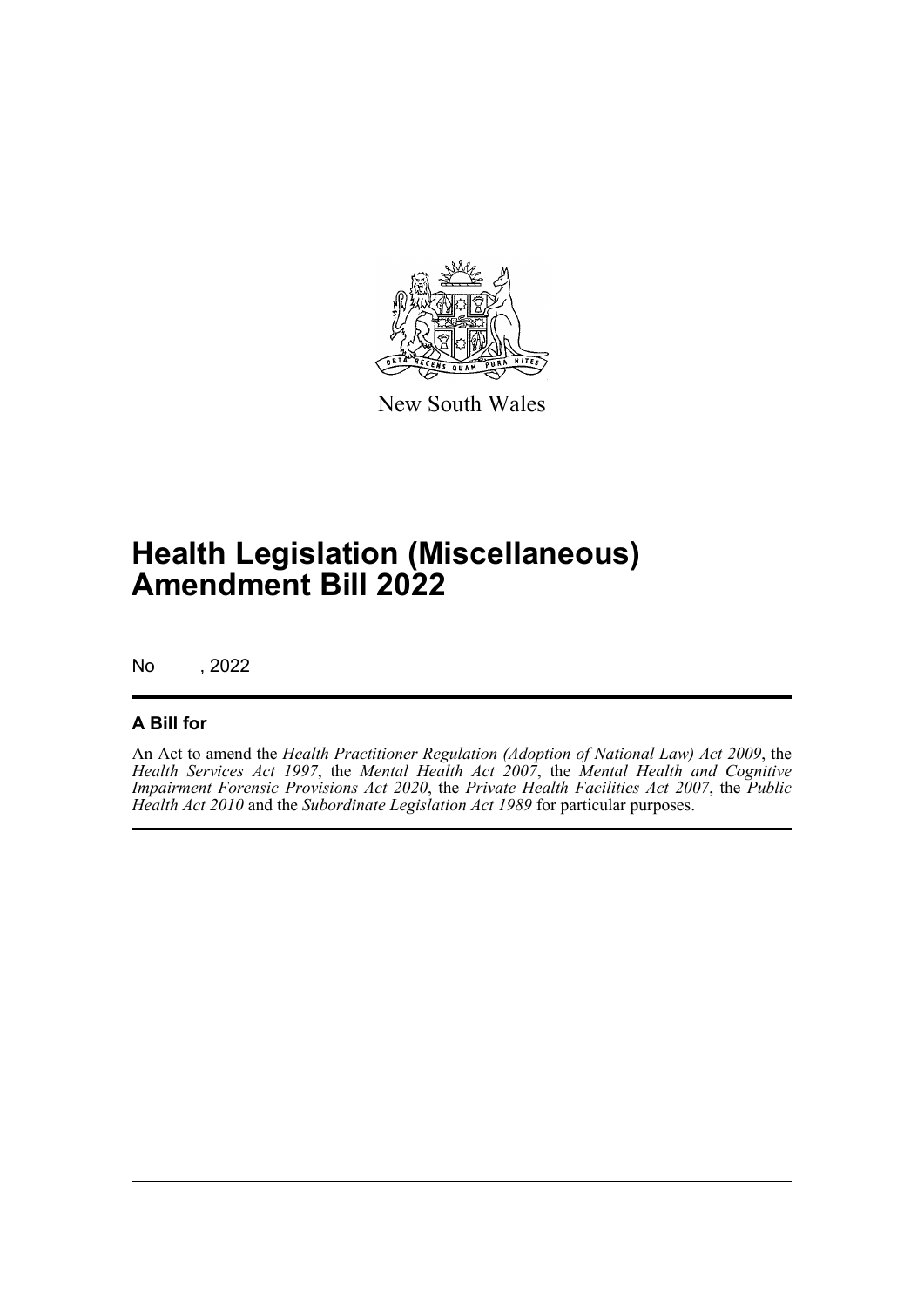Health Legislation (Miscellaneous) Amendment Bill 2022 [NSW]

<span id="page-5-1"></span><span id="page-5-0"></span>

| The Legislature of New South Wales enacts— |                                                                                |                         |
|--------------------------------------------|--------------------------------------------------------------------------------|-------------------------|
|                                            | Name of Act                                                                    | $\mathcal{P}$           |
|                                            | This Act is the <i>Health Legislation (Miscellaneous) Amendment Act 2022</i> . | 3                       |
|                                            | <b>Commencement</b>                                                            | $\overline{\mathbf{4}}$ |
|                                            | This Act commences on the date of assent to this Act.                          | 5                       |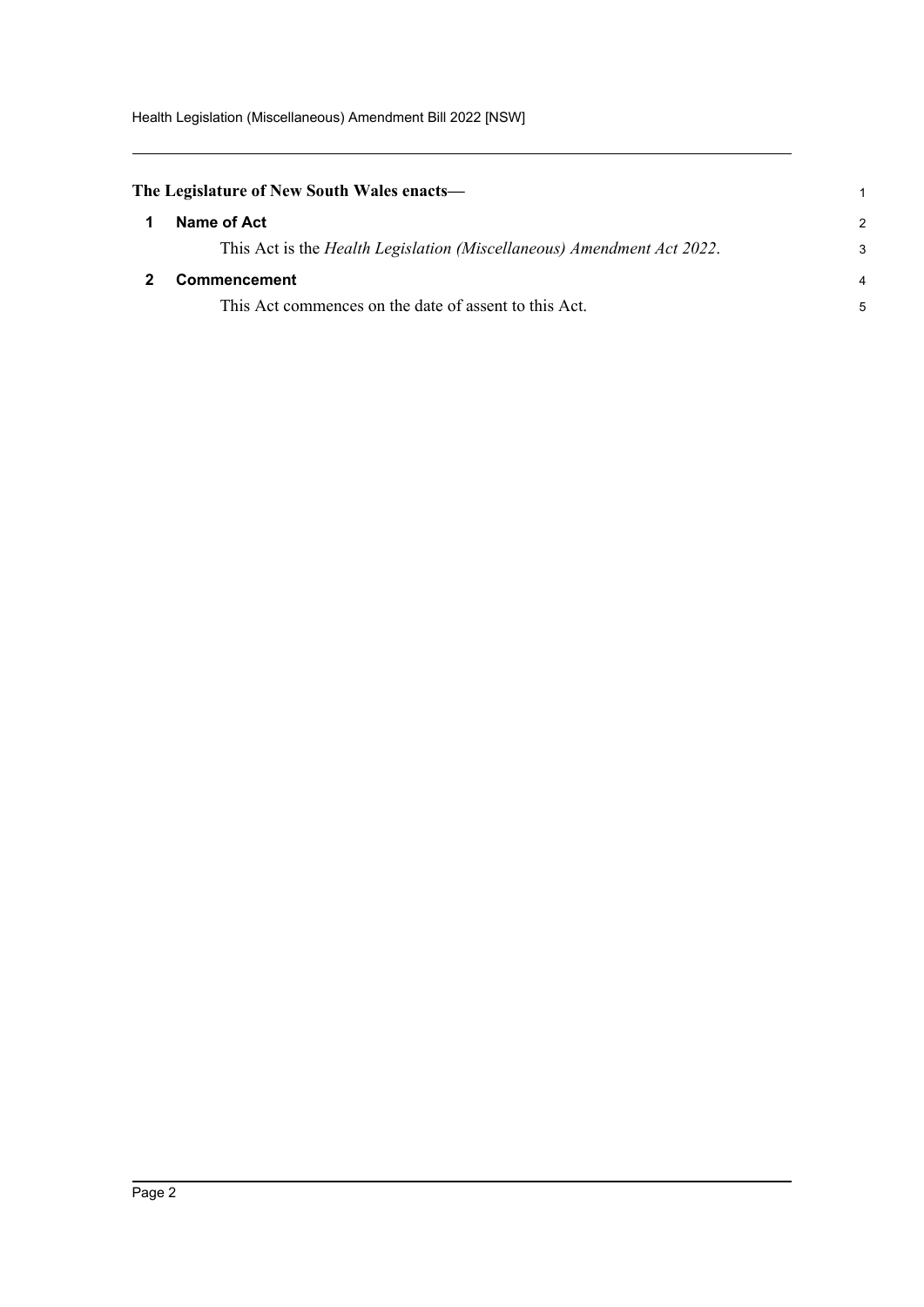## <span id="page-6-0"></span>**Schedule 1 Amendments to legislation**

### **1.1 Health Practitioner Regulation (Adoption of National Law) Act 2009 No 86**

#### **Section 4 Adoption of Health Practitioner Regulation National Law**

Insert at the end of the section—

(2) If, after the commencement of this subsection, the Parliament of Queensland amends the Schedule to the *Health Practitioner Regulation National Law Act 2009* of Queensland, the amendment (the *Queensland amendment*) does not apply in New South Wales until a regulation is made applying the Queensland amendment as an amendment to the *Health Practitioner Regulation National Law (NSW)*, with or without modification.

1

 $\overline{2}$ 3

30 31 32

33

38 39 40

- (3) A regulation made under subsection (2) that applies a Queensland amendment with modification may, for that purpose, amend the Schedule to this Act.
- (4) Despite the *Interpretation Act 1987*, section 39, a regulation made under subsection (2) may commence on the day the Queensland amendment commences, including a day that is earlier than the day the regulation is published on the NSW legislation website.
- (5) A regulation made under subsection (2) is repealed on the day after all of its provisions have commenced.
- (6) The repeal of a regulation under subsection (5) does not affect the application of the Queensland amendment, with or without modification, provided for by the regulation.

### **1.2 Health Services Act 1997 No 154**

| <b>Health Services Act 1997 No 154</b> |                                                                            | 23 |
|----------------------------------------|----------------------------------------------------------------------------|----|
|                                        | Schedule 6A National Health Funding Pool and Administration                | 24 |
|                                        | Omit clause $1(1)$ , definitions of $COAG$ and Standing Council on Health. | 25 |
| Insert in alphabetical order—          |                                                                            | 26 |
|                                        | <b>COAG</b> means the body, however named, consisting of-                  | 27 |
| (a)                                    | the Prime Minister of the Commonwealth, and                                | 28 |
| (b)                                    | the Premier or Chief Minister of each State.                               | 29 |

*Standing Council on Health* means the body, however named, consisting of Ministers of the Commonwealth and each State with portfolio responsibility for health.

### **1.3 Mental Health Act 2007 No 8**

| [1] | Section 203 COVID-19 pandemic—examination by audio visual link for purpose of<br>detention | 34<br>35 |
|-----|--------------------------------------------------------------------------------------------|----------|
|     | Omit "31 March 2022" from section 203(5)(b). Insert instead "30 June 2022".                | 36       |
| [2] | <b>Schedules 3 and 3A</b>                                                                  |          |

#### **[2] Schedules 3 and 3A**

Omit "the Mental Health Advocacy Service" and "The Mental Health Advocacy Service" wherever occurring.

Insert instead "LawAccess NSW" and "The LawAccess NSW", respectively.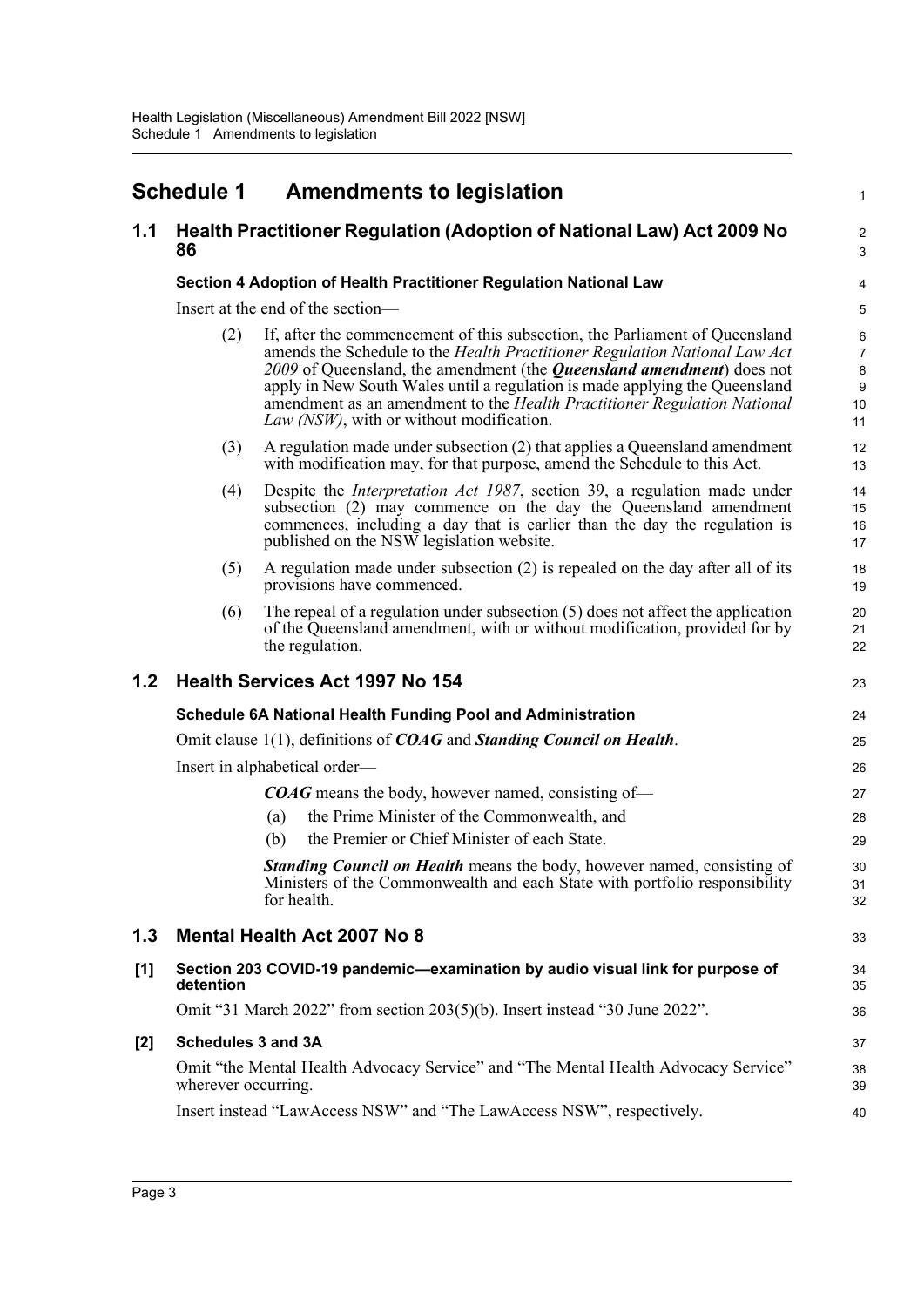| 1.4   | <b>No 12</b>                                                                                            |            | <b>Mental Health and Cognitive Impairment Forensic Provisions Act 2020</b>                                                                                                                                                                                                                                                                         | 1<br>$\overline{2}$            |
|-------|---------------------------------------------------------------------------------------------------------|------------|----------------------------------------------------------------------------------------------------------------------------------------------------------------------------------------------------------------------------------------------------------------------------------------------------------------------------------------------------|--------------------------------|
|       |                                                                                                         |            | Schedule 1 Medical certificate as to examination of inmate                                                                                                                                                                                                                                                                                         | 3                              |
|       | <i>inmate in full</i> ]".                                                                               |            | Omit "at [state name of correctional centre or detention centre where examination took<br>place] separately from any other medical practitioner, I personally examined [name of                                                                                                                                                                    | 4<br>5<br>6                    |
|       |                                                                                                         |            | Insert instead "at [state place where examination took place], separately from any other<br>medical practitioner, I personally examined [ <i>name of inmate in full</i> ] *detained at [ <i>name of</i><br>correctional centre or detention centre where inmate is imprisoned or detained if not the<br>place where the examination took place],". | $\overline{7}$<br>8<br>9<br>10 |
| 1.5   |                                                                                                         |            | <b>Private Health Facilities Act 2007 No 9</b>                                                                                                                                                                                                                                                                                                     | 11                             |
| [1]   |                                                                                                         |            | Section 12A Special conditions during COVID-19 pandemic                                                                                                                                                                                                                                                                                            | 12                             |
|       |                                                                                                         |            | Omit section 12A(3). Insert instead—                                                                                                                                                                                                                                                                                                               | 13                             |
|       | (3)                                                                                                     |            | This section is repealed, and any conditions referred to in this section are<br>revoked, on 30 June 2022.                                                                                                                                                                                                                                          | 14<br>15                       |
| $[2]$ |                                                                                                         |            | Section 70 Exemptions during COVID-19 pandemic                                                                                                                                                                                                                                                                                                     | 16                             |
|       |                                                                                                         |            | Omit section 70(3). Insert instead—                                                                                                                                                                                                                                                                                                                | 17                             |
|       | (3)                                                                                                     |            | This section is repealed on 30 June 2022.                                                                                                                                                                                                                                                                                                          | 18                             |
| 1.6   |                                                                                                         |            | Public Health Act 2010 No 127                                                                                                                                                                                                                                                                                                                      | 19                             |
| [1]   |                                                                                                         |            | Section 62 Making of public health orders relating to person with Category 4 or 5<br>condition or contact order condition                                                                                                                                                                                                                          | 20<br>21                       |
|       | Insert "relating to the condition for which the order was made" after "test" in section<br>$62(3)(g)$ . |            |                                                                                                                                                                                                                                                                                                                                                    | 22<br>23                       |
| $[2]$ | Section 62(9) and (10)                                                                                  |            |                                                                                                                                                                                                                                                                                                                                                    | 24                             |
|       | Insert after subsection $(8)$ —                                                                         |            |                                                                                                                                                                                                                                                                                                                                                    |                                |
|       | (9)                                                                                                     |            | The authorised medical practitioner making the public health order must give<br>the person subject to the order—                                                                                                                                                                                                                                   | 26<br>27                       |
|       |                                                                                                         | (a)        | information about the duration of the order, and                                                                                                                                                                                                                                                                                                   | 28                             |
|       |                                                                                                         | (b)        | information about the person's rights of review in relation to the order,<br>and                                                                                                                                                                                                                                                                   | 29<br>30                       |
|       |                                                                                                         | (c)        | any other information prescribed by the regulations.                                                                                                                                                                                                                                                                                               | 31                             |
|       | (10)                                                                                                    | the order. | Failure to give the information specified in subsection (9) does not invalidate                                                                                                                                                                                                                                                                    | 32<br>33                       |
| $[3]$ | conditions                                                                                              |            | Section 79 Duties of persons in relation to sexually transmissible diseases or                                                                                                                                                                                                                                                                     | 34<br>35                       |
|       | Insert after section $79(1)$ —                                                                          |            |                                                                                                                                                                                                                                                                                                                                                    |                                |
|       | (1A)                                                                                                    |            | Without limiting subsection (1), reasonable precautions include acting in<br>accordance with the information relating to the means of minimising the risk<br>of infecting other people if the information is provided to the person under<br>section $78(1)$ .                                                                                     | 37<br>38<br>39<br>40           |